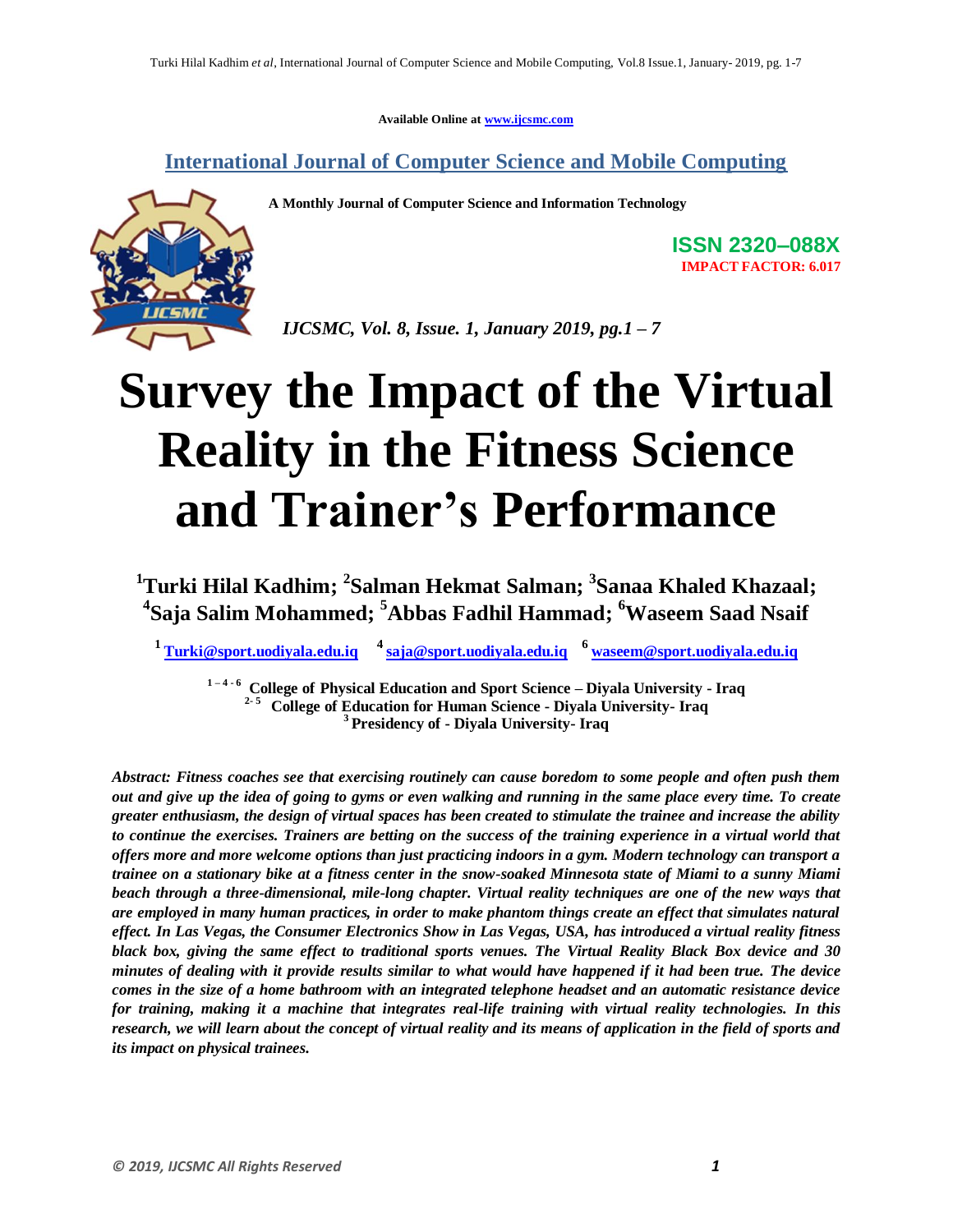#### **1-1 Introduction**

Virtual reality techniques are one of the new ways that are employed in many human practices, in order to make phantom things create an effect that simulates natural effect. CES 2018 in Las Vegas, USA, has introduced a virtual fitness box, which has the same effect as conventional sports halls. The Black Box VR device, with 30 minutes of operation, provides results similar to what would happen if it were true. The appliance comes in the size of a home bathroom, equipped with an integrated telephone headset and an automatic resistance device for training, making it a machine that combines real-life training with virtual reality technologies. But one of the experts said that "the manufacturer will have to take safety measures to succeed the idea. The player will also have to engage in sporting challenges with himself and with other champions, all in the field of branding. It is noteworthy that there are two men behind this whole idea, namely: Ryan Deluca and Preston Lewis, who have already succeeded in the idea of creating a bodybuilding.com fitness network. The company's plan is to open virtual gymnasiums all over the United States, and each member will have a black box to handle within the lounge. The company says that "the current version is not home, designed for lounges only," and will work in the future to develop the home version. Most people stop going to the gym after two weeks, so commitment is very important that we try to solve here. People find it generally difficult to keep exercise routine, so there are a lot of attempts to make it more attractive, to turn gyms into places that are less boring. That's why such ideas will be useful. But the cost of hardware will make this kind of virtual sports expensive. Is it also safe enough to use people? The researchers ask. "To prove the efficiency of the experiment, there are effects that must be studied on the human body by dealing with a virtual reality in sports. Job Stover, a game developer with the FAR Health Institute, who helps promote the Black Box, said he personally benefited from virtual reality, telling BBC English he lost more than 82 lbs (37 kg) Matches, in addition to improving his diet. Virtual reality techniques have been used in training pilots, training in ice skating and hockey and gaining skills in different sports. And specialists believe that it will lead to a reduction in injuries in future matches.

# **1-2 Research Problem**

The research problem revolves around several things:

- The entry of techniques in all joints of life which make us had to be seized it in the field of sport

- The modern technologies have simplified the requirements of life, so by some touches of a buttons or a touch on the screen of a smartphone or computer to get many things needed by the human and this led to a large laziness in many people

- The emergence of a generation addicted to dealing with smart phones and modern software since the first year after birth and this compels us to embed technology in so that they do not become away from this addict and invest it positively specially in the sport fields.

# **1-3 Research Aims**

The research aim's to several things such as:

- Break the boring routine in sports exercises.

- Scientific and practical packaging the technology in the sports fields.

- Set up virtual games to simulate real reality and earn the player or team more experience and skills at the opponent's matches.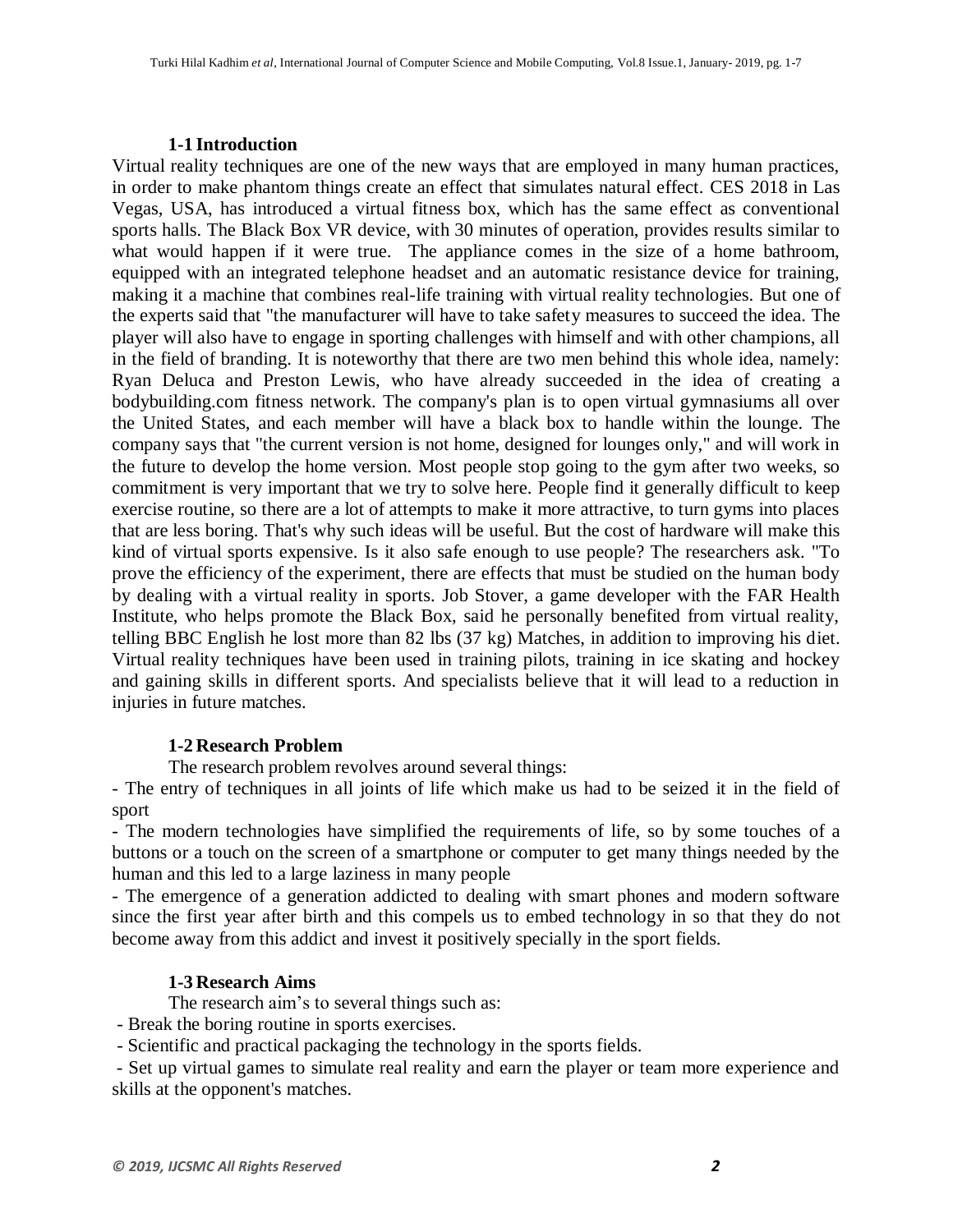- The possibility of obtaining accurate figures for the physique of the player or team to see the possibility of the player or team.

- Integrating physical effort with fun and entertainment in order to give the best results required for it.

#### **1-4 Research Idea**

 Indulgence is an experience in which the human loses himself, and this is exactly what happens and which can be described by virtual reality technology, besides it stops all signals from the physical world. The virtual environment can be created on a range of different extensions, based on a computer platform that runs from a cell phone screen to a desktop or an immersive virtual environment. The technology engineering and physics research complex in 2009 published and funded an invention by scientists from the Universities of York and Warwick, a device that puts you in a virtual world is the closest thing to the truth, to make you see, hear, smell, taste, and even touch what you see. When the player enters the virtual reality machine room and lives in the match environment for different sports, it will be of great benefit to the player and the coach by all standards. As there will be avoiding many of the mistakes that may occur in the real match, the strengths and weaknesses of both sides will be carefully diagnosed also before the real match, in addition it is increasing the player's experience after did this experience.

#### **2-1 Virtual Reality**

It can be easily defined as an embodiment of the real reality, but it is not real, giving us infinite possibilities of extension, sound, sensation, vision, and emotions as if we were in the physical reality. With virtual reality possibilities, virtual reality simulations can be created completely and the trainee can engage in this experiment or scenario designed according to the nature of purpose. This is very useful in conveying the real reality before going down. Such simulations are used well before field exercises. Virtual reality technology can be defined as a promising technology that makes users feel they are in a virtual environment by using software and hardware. It is designed as a virtual space imaginable of animation, so that humans can access it by wearing special computers. These devices are called "glasses", but they are larger than natural, because most of them are connected to the smartphone and then they can be operated. Technology enables people to handle information more easily, and provides different ways to see and test data in an efficient and fast manner. For example, in the field of computer games, the movements of the controls held by the player are determined by their movements and movements by the computer according to the moves of this player, thus achieving the goals for which the game was built and intended to be achieved by the player. On the same side, a threedimensional world is simulated and created around the user so that he can interact with objects, humans, and the surrounding environment. In practice, the live images that the user sees in that 3D world - virtual reality - are supported and accompanied by audio materials that are displayed to the user according to the input they have made, such as head or eye movements, and many of those devices that deal with computers are used to create a virtual environment closer What is the truth for the user. In order to try this technology you have to wear gloves, headphones, and special glasses, all of which happens in order to send their inputs to the computer system. Virtual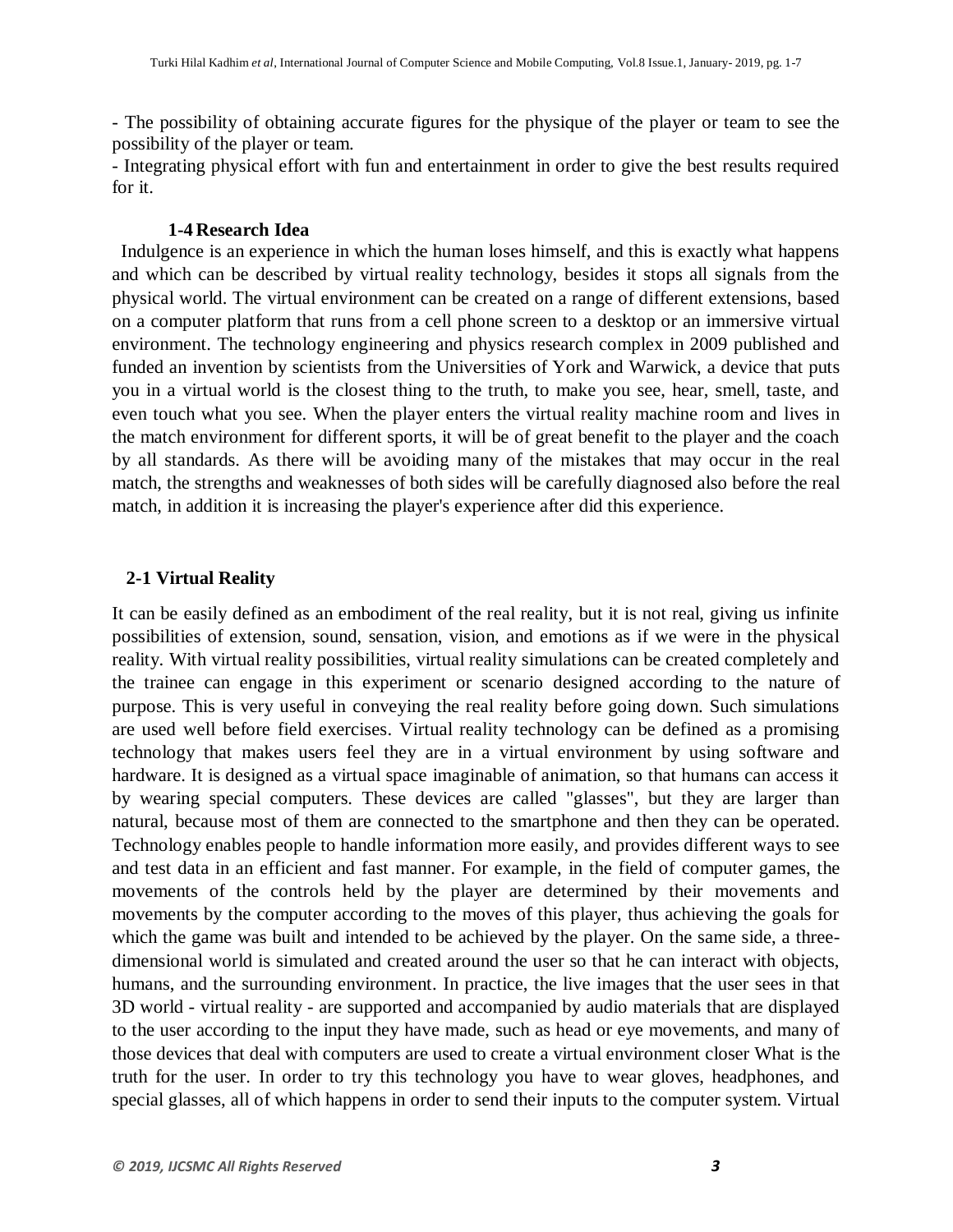environments are about to replace the real world environment by this digital world, and human senses will be strongly linked and well adapted to the technology.

# **2-2 The Importance of Virtual Reality in Physical Education**

1 - Multiple sources of education: The technology of education is flexible in the process of learning, as it includes more than the source to complete the process of teaching and learning, and this multiplicity in sources makes the educational process more accommodating there are the teacher, tools, devices, and activities available, materials and the educational environment.

2 - taking into account the individual differences: The process of technology education in physical education must be individual to a large extent, as there is a significant relationship between the technology of education and sports education in its various activities and multiple, where this multiplicity multiple means the method of systems is the phenomenon of the modern era, where it has become the method of dealing with most areas of life in the field of education, for example, cannot be the educational process through the teacher only, but through the teacher and student and the designated means and the school environment and activity.

4 - Diversity: the multiple and efficient multimedia and the use of appropriate teaching methods and multiple technology-based education All this helps to remove boredom and freedom of choice and encourage individuals to practice.

5 - Education technology is a vital and inevitable activity to achieve the goal of physical education: The presence of qualified teacher and modern teaching methods and methods of teaching and teaching based on sound scientific foundations and other components of education technology all this helps to achieve the goal of physical education efficiently.

6 - Facilitate the process of teaching, teaching and learning: The existence of certain means and tools and appropriate devices and the presence of a teacher is understanding of the material and talented and able to manage the study, as well as tools and facilities sports adequate and modern All these factors of the implications of the technology of education certainly facilitates the process of teaching and education.

7 - Accuracy of implementation: The advance knowledge of the appropriate method of implementation and methods of teaching and learning the best, and the time available to achieve the learning skills all this helps to the accuracy of implementation and thus can be said that the technology of education is a reason to achieve achievement.

8 - Achieve the principle of speed in the process of learning: The application of learning technology in the learning of motor skills in physical education make the process of education directly towards the goal, ie, the skill required to teach and thus shorten the learning process to be speed in the process of learning speed calculated and not a random speed to achieve the desired purpose With economy in time, effort and money.

9 - Knowledge explosion: In the modern era, physical education has become dependent on many theoretical and applied sciences and the success of adapting these sciences to sports education as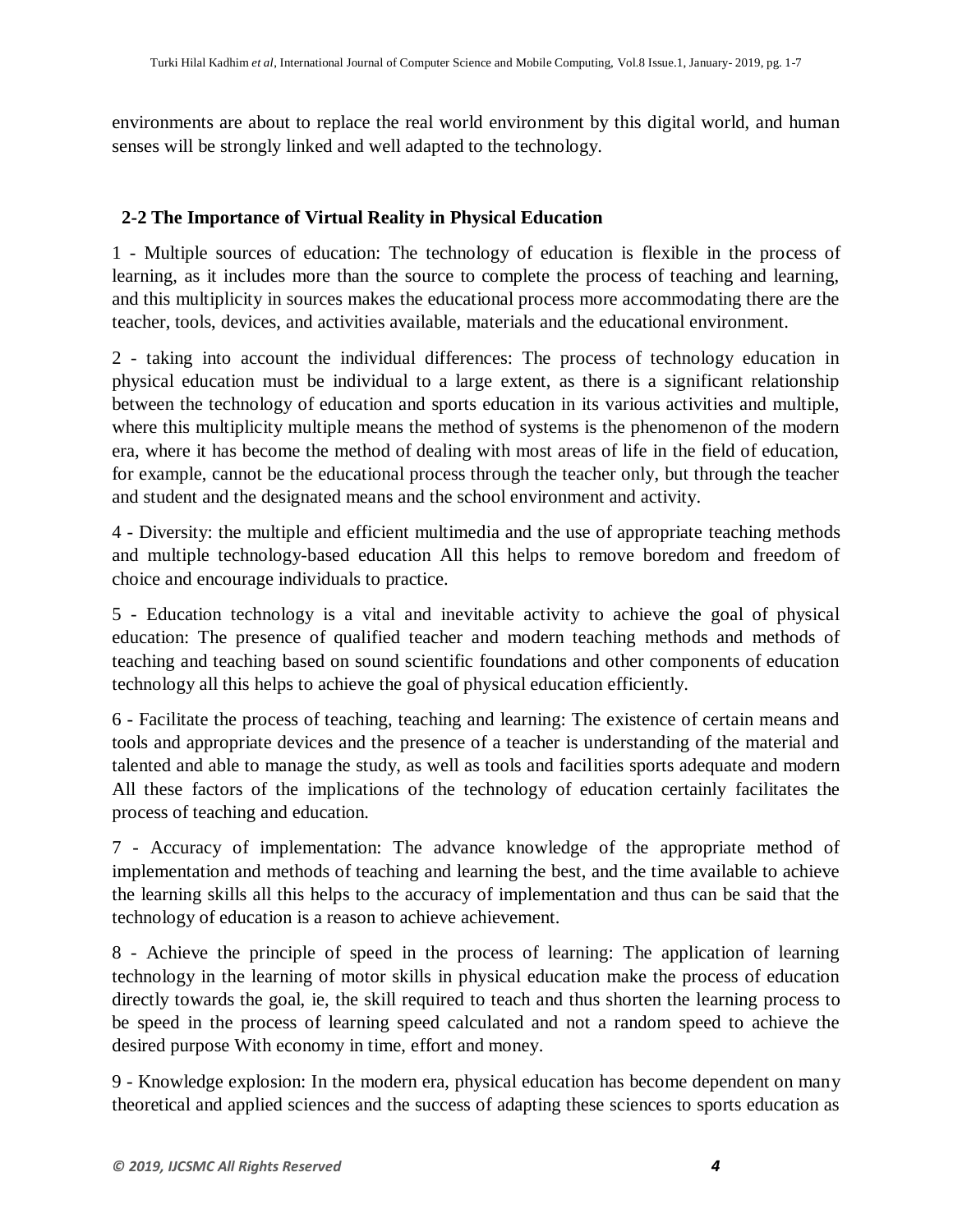much as success in its mission and achieve its goals. Physical education depends on many principles derived from the various scientific facts that emerge from the multiple researches that follow us with new facts every day.

10 - Improving the efficiency of the preparation and training of physical education teachers: the more efficient the teacher of physical education, the greater the gifts, especially with the increase in the number of students in schools frightening, and the more efficient as he is able to deal with the continuous change in the curriculum and keep up with this change without wasting the educational process and lift Through the use of an integrated education technology system.

11 - Raising the efficiency of the educational process: does not come to raise the efficiency of the process from a vacuum, but there are constants must be worked out and the most important scientific knowledge that helps us to raise the level of individuals and reduce the loss of time and narrowing the effort of the phenomenon of cultural ignorance of individuals and here is not wasted educational process.

# **2-3 Negatives of Virtual Reality in Sports Training**

1. The use of virtual reality is limited due to the excessive initial costs when purchasing the required equipment and the high cost of production of virtual programs.

2. The limited impact of the five senses in the virtual reality system, which is used only in the sense of hearing, sight and touch, but may appear other developments that use other senses in the future.

3. Excessive use of virtual reality programs and computers, has a negative health impact.

4. The use of special types of computer systems, which include the frequency of frames of moving images and more than fifteen frames per second, lead to injury to the individual nausea and headache and other symptoms such as fatigue and tension of the nervous system.

5. The virtual world places everyone in front of the whole world, giving it all ideas, creeds, and bees. This exacerbates the social and educational role, reduces the practice of tutelage, and undermines the idea of one opinion.

6. Tools that the user needs to wear on his head, eyes and hands, a problem researchers are seeking solutions

# **3- Research Concepts**

Creating a virtual environment is a necessary component of the virtual reality, it is the one that brings us to it, we see and we will be in the world, such as what exists in real life. These are the functions in which the computer is installed and where the software is not allowed to run. 3D models and real-world experiences of the environment. These functions will be used by special programs that have the ability to control their data. Visualization of the three-dimensional feature on the computer screen (or more often than on the screen) or on the screen of a larger screen like this used with projectors overhead. This may be due to the use of special monitors. Treat them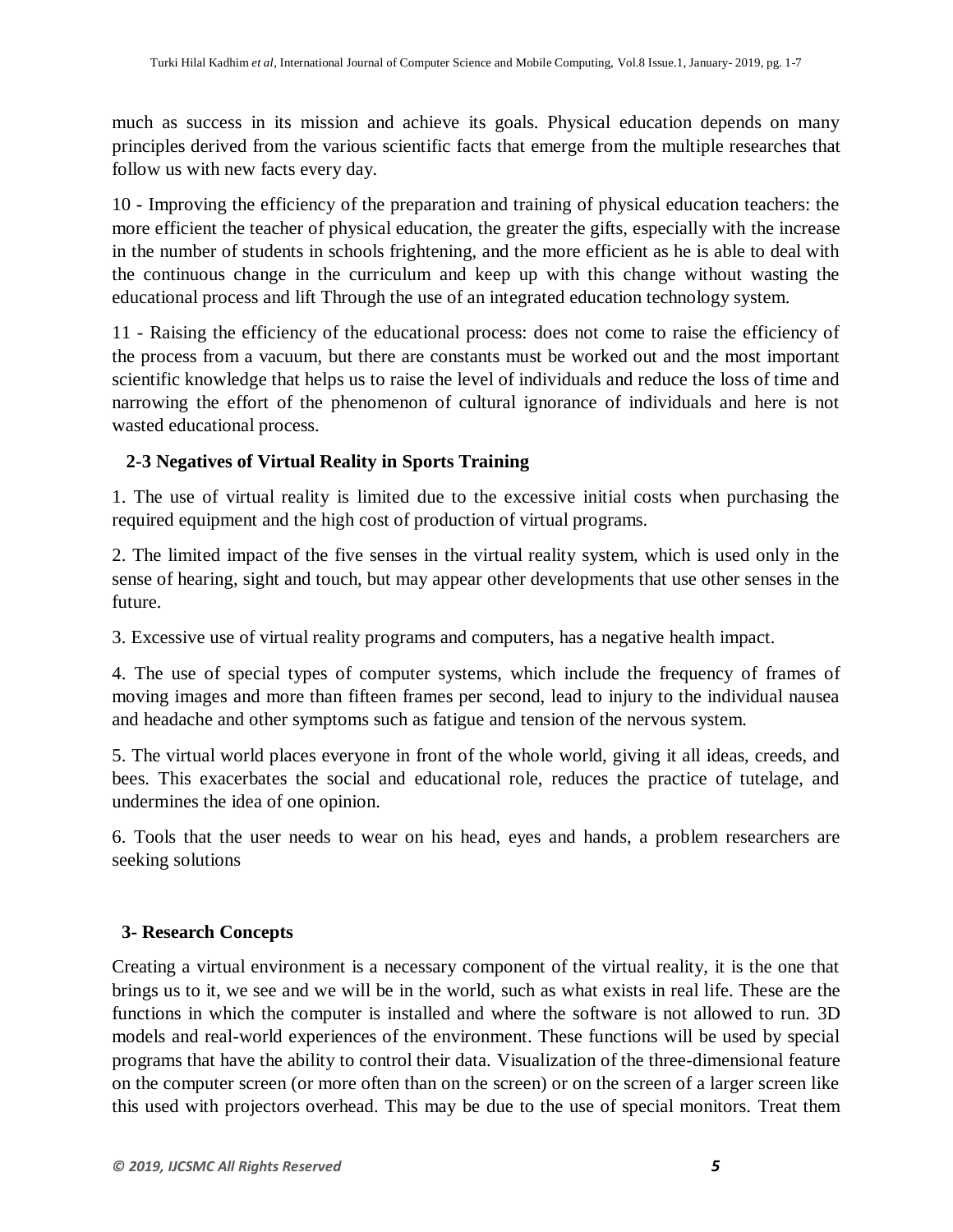and give them the appropriate responses. It is also possible to use the audio codecs that can be switched off. Tools used in the virtual reality:

- 1- Visualization
- 2- Projectors & Displays
- 3- Head Mounted Display
- 4- Navigation
- 5- Equipment Driven
- 6- Equipment Mounted
- 7- Touch &Control
- 8- Grasp
- 9- Position Tracking
- 10- 3D Sound

Wearable technology will achieve its full potential when technology moves from the stage of devices that monitors us to the stage of platforms that use the data produced by that monitoring to provide tailored advice to us (or to target a player with or a team for particular products). This technology has extraordinary potential. But the problem is that in order for those platforms to anticipate what we need, they will have to have learned correctly what we usually do. Both enhanced reality and virtual reality provide consumers with completely new ways to receive content. VRs can change the concept of broadcasting by enabling users to attend live events, such as sports matchs, in the virtual environment. Watching any TV program while wearing an enhanced reality device can result in relevant content on the device (similar to the 'second screen' experience in mobile applications that provide content relevant to viewers). It is the professional task of the teacher of physical education also to analyze the required teaching skills, it must clearly define the objectives to be achieved, and then determine the different methods that may be reached to achieve these goals, and choose between these possibilities and choose what he deems appropriate, and decide when to study each subject, and how It is taught, added on the ways to present the course material to the students, and the design of the various activities of the students. There is no doubt that these professional tasks require the teacher to work and great effort, through good leadership and guidance can develop in his students positive attitudes towards the subject of physical education, and also bear them the responsibility of education, and this requires a measure of good behavior and tolerance and fitness by the teacher.

# **4 – Conclusions**

The next wave of wearable technology that manufacturers will launch on the market will consist of devices that include enhanced reality technology or virtual reality technology. Both technologies involve an environment created by the computer - in enhanced reality technology, that environment overlaps with the real world (eg, Google glasses), and in virtual reality technology, the user is fully immersed in that environment (eg virtual reality helmet ' (Oculus Rift)). Devices with enhanced reality technology can help improve efficiency, safety and productivity in both customer service and logistics, and can be used by players during